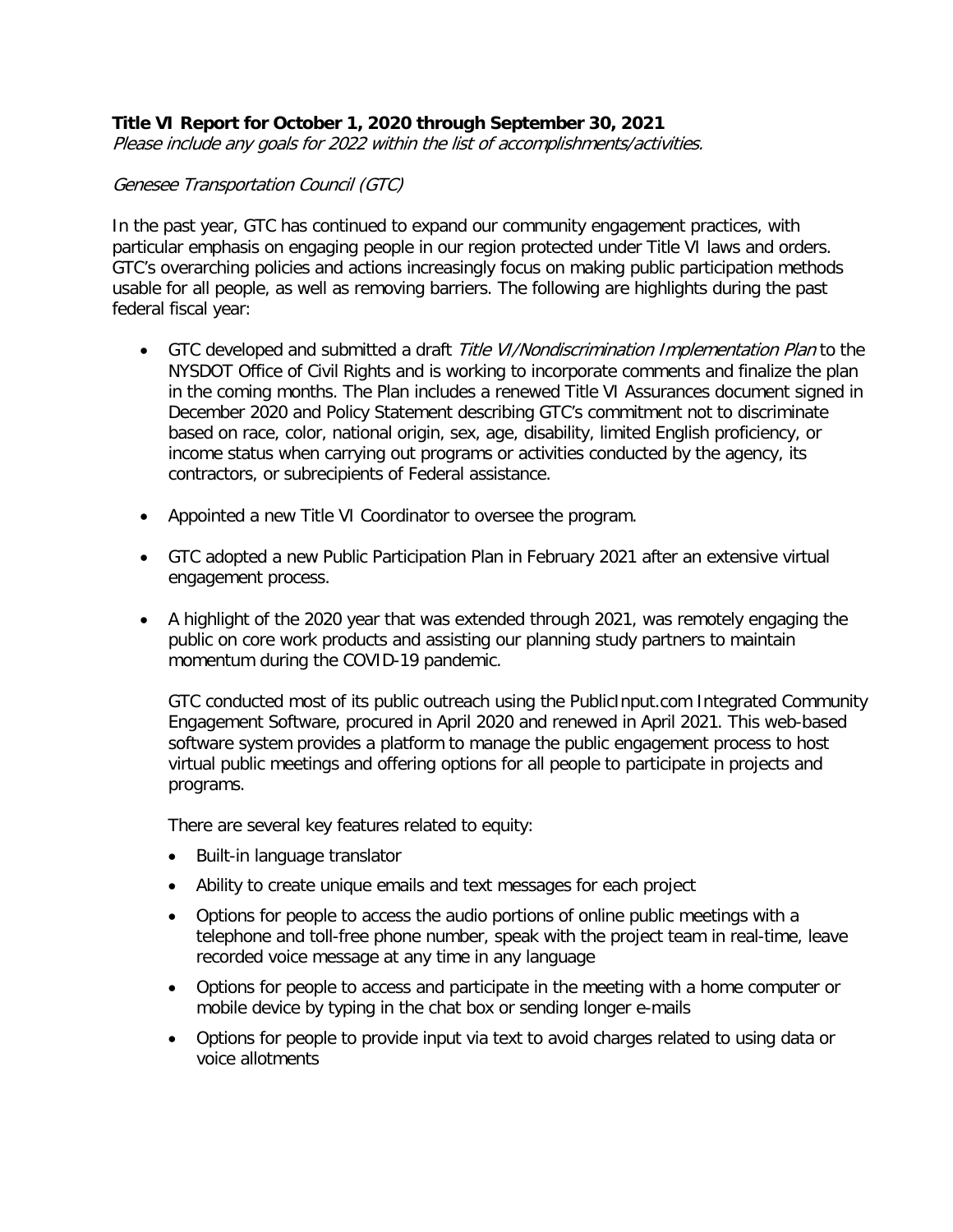Additionally, GTC can collect and analyze specific demographic information for future outreach strategies including geo-targeted outreach and a dynamic database that grows with every interaction.

About a dozen UPWP projects have progressed in this reporting period and sought input to identify conditions and needs, or to present recommendations using a variety of outreach platforms. GTC assisted seven project teams to conduct virtual outreach using PublicInput.com. Consulting firms used other virtual meeting tools on the remaining projects.

• In April 2021, GTC added the *Equity Mapping Tool* to our license with PublicInput.com. This tool provides custom mapping layer overlays sourced from the Environmental Protection Agency's (EPA) EJSCREEN which helps us plan outreach efforts and publish reports that demonstrate our engagement in Environmental Justice communities including Limited English Proficiency, Low income, Minority, and Education levels.

EJSCREEN is a geospatial tool that utilizes census data to define Environmental Justice (EJ) community boundaries, as well as communities that have been historically disenfranchised. The tool allows us to directly compare our public participation maps with this information to measure the equity and reach of our efforts directly within our PublicInput dashboard for individual projects or over the long term. The participation maps are available to export, as well as to be embedded in reports built in the dashboard to demonstrate outreach. The data provided in the Equity Mapping Tool is continually synced with the American Community Survey (ACS.)

• In August 2021, the GTC Board adopted the Genesee-Finger Lakes Region Coordinated Public Transit-Human Services Transportation Plan Update. FTA requires that a Coordinated Plan must be developed "through a process that includes participation by seniors, individuals with disabilities, representatives of public, private and nonprofit transportation and human service transportation providers, and other members of the public." The update also compares demographic information, available services, and assessed needs to conditions observed during previous plan development to best note trends and identify potential future needs and service gaps.

### **Areas of Specific Interest:**

#### **Public Outreach and Participation**

• Social Media: In the past year, GTC has increased its presence and activity on Twitter and Facebook to regularly share information of interest, to cross-promote outreach opportunities for member agencies, to promote safety campaigns, and to share significant travel advisories, as well as to encourage discussion on relevant topics of transportation planning. We are engaging with organizations and publications that serve traditionally underrepresented groups. Also, in the past year we have been tracking analytics to measure effectiveness. The Facebook page geo-targets information to populations covered under Title VI. We have used paid features to boost social posts to reach people with Facebook or Instagram accounts in our region.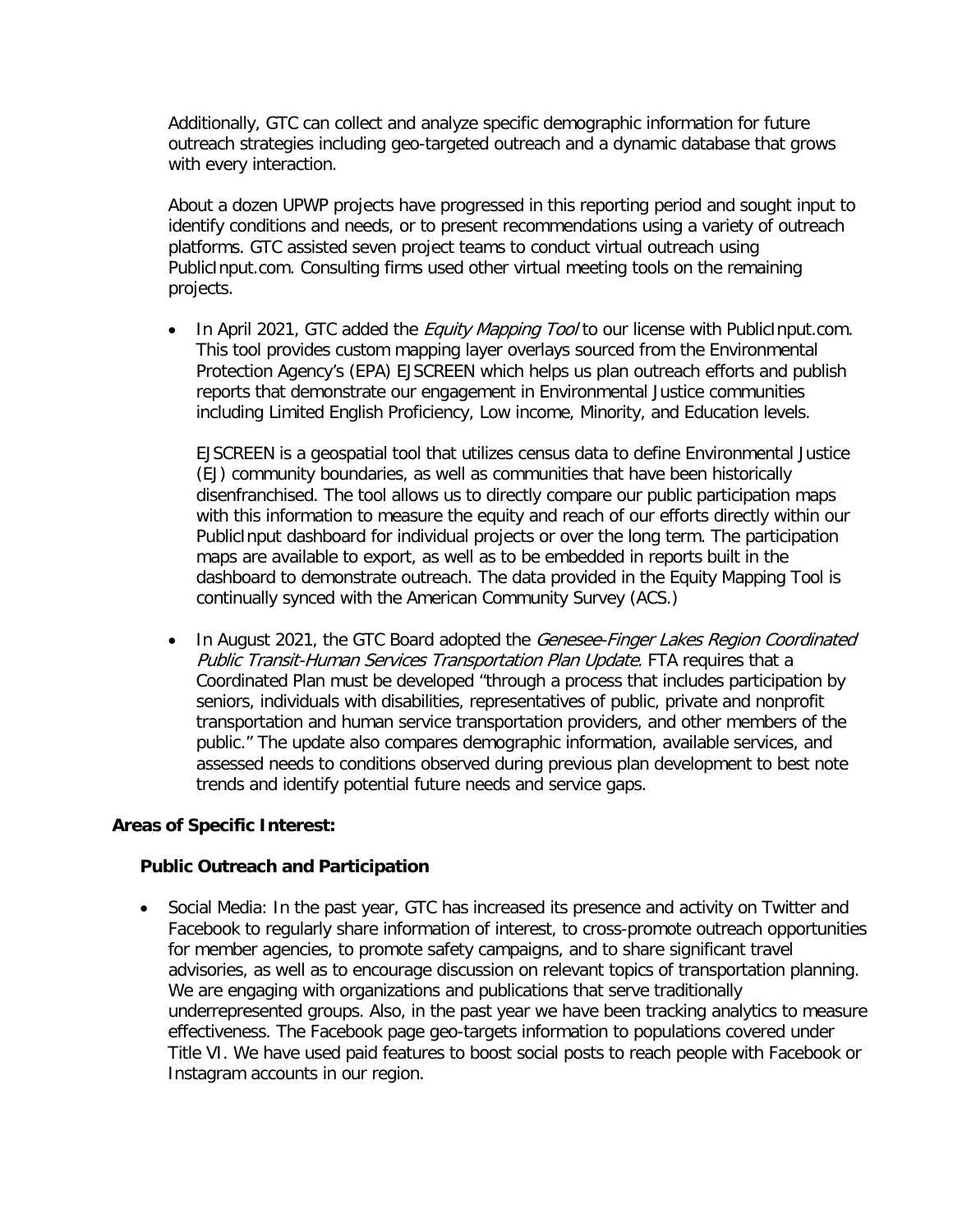- Paid Advertising: GTC purchased a display ad in the Black History Month edition of the Minority Reporter publication to publicize the opportunity to participate in the Long Range Transportation Plan 2045 process.
- GTC has entered the second year of a contract with PublicInput.com, an integrated public engagement web-based software platform to manage outreach efforts. While online engagement has led to dramatic increases in participation overall, there continues to be a need to provide more traditional/offline options to supplement every initiative.

Through the PublicInput platform, every survey can be converted into text message format, language can be translated through a built-in translation tool, and comments can be collected via email, text, online, or with a voicemail inbox. During public meetings, the public can access the audio portions of online public meetings with a toll-free phone number, speak with the project team in real-time, leave recorded voice message before or after a meeting in any language. People can access and participate in the meeting by visiting the meeting website on a home computer or mobile device using a standard web browser without having to download and learn any separate video conference platforms. By facilitating this broad range of synchronous and asynchronous formats, people of every educational and socioeconomic background, as well as members of the workforce who are unable to attend meetings during traditional timeframes are given the freedom to participate. To ensure understanding of the diversity and equity in our engagement, GTC can collect volunteered demographic information and compare to census data or environmental justice maps to inform future outreach strategies including geo-targeted outreach or community-based partnerships

• In August 2021, GTC partnered with the Village of Perry, Wyoming County, to conduct public outreach on a transportation plan. In planning, we discovered that according to the US Census, there is a high number of people who are over age 64 and under Age 5 in portions of the village. In response, the project team provided chairs and coloring activities and noted such in the publicity efforts. Furthermore, the outreach event was held in the parking lot of popular grocery store and easily accessible.

### **Americans with Disabilities Act (ADA)**

- All public meeting locations are ADA accessible. During the COVID-19 pandemic, most meetings were held remotely with the ability to participate via various methods without the need to travel from home. Virtual meetings included real-time closed captioning, were recorded, and archived, and transcripts are available.
- GTC has relationships with organizations that can provided interpreters for a variety of language, including ASL, for our meetings. Upon request, GTC will provide services for anybody to participate in our projects and programs despite physical abilities. There were no special requests during the reporting period.
- The GTC webpage [www.gtcmpo.org](http://www.gtcmpo.org/) is accessible for all users, including those who use screen readers or other aides in full compliance with Section 504 of the 1973 Rehabilitation Act (29 USC 790). The website has a built-in option to enlarge text, website language translation (utilizing the Google Translate tool for literal translations of individual pages.)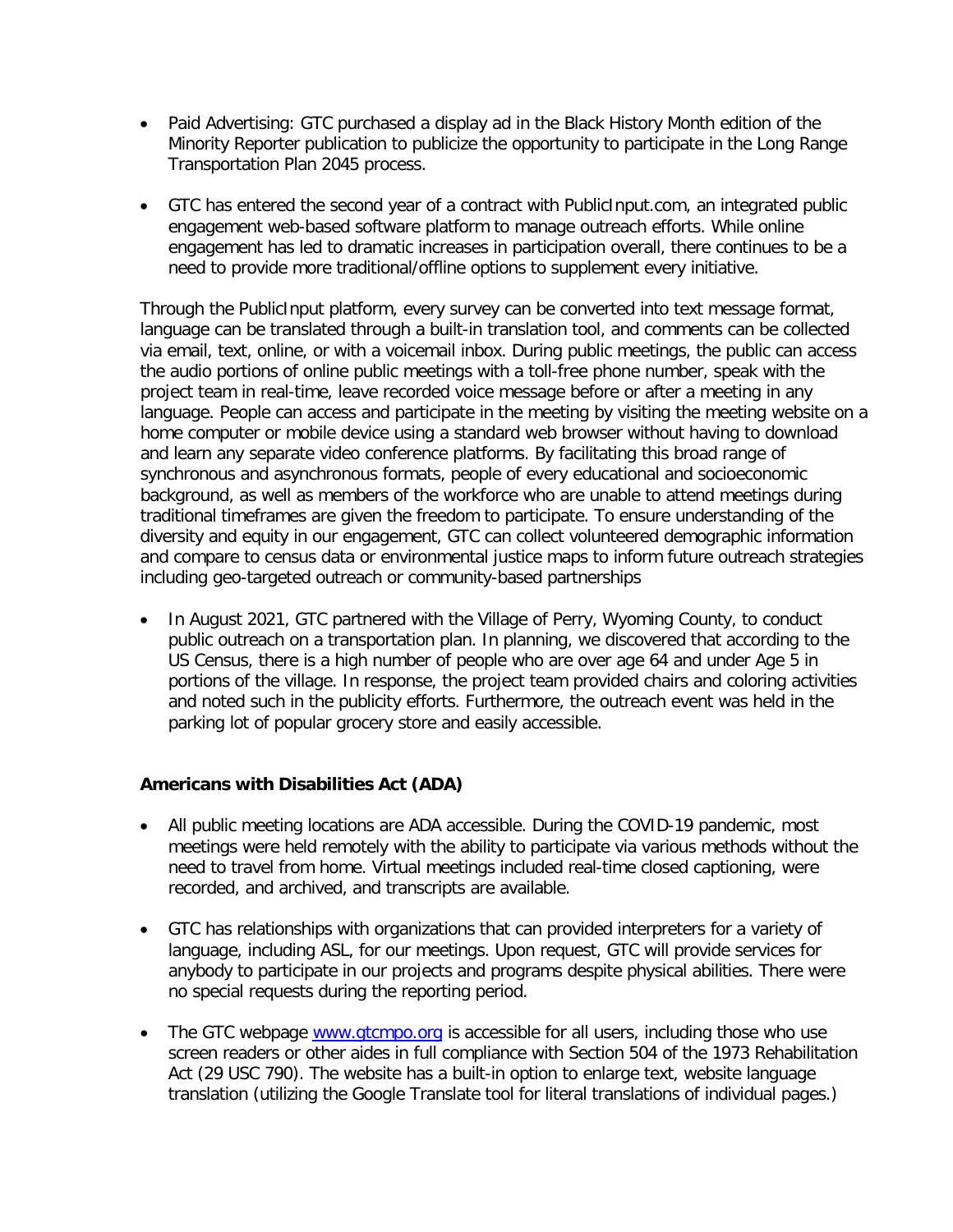The site is also mobile-friendly which helps reach many lower-income individuals who do not have access to a personal computer but do use a smartphone to access the internet. GTC continues to make opportunities for public input known through the website and posts products from completed plans and studies.

# **Limited English Proficiency (LEP)**

- Linguistic isolation is one of the six demographic indicators accessible in the Equity Mapping Tool on our software system. Data shows percent of people in a block group living in linguistically isolated households. A household in which all members aged 14 years and over speak a non-English language and speak English less than "very well" (have difficulty with English) is considered linguistically isolated.
- All meeting announcements include an offer to arrange for services for all people to participate despite proficiency in English. No requests were made this reporting period. As noted above, our PublicInput.com platform includes language translation and transcription of all text, surveys, and livestreamed videos. People can view and comment in their native language with translation to English for integration into our public engagement archives. The GTC website also allows for language translation.

### **Environmental Justice (EJ)**

- GTC staff regularly updates the stakeholder contact information noting human service organizations, neighborhood groups, etc. that work with, or serve, traditionally underrepresented groups within some aspect of transportation. We can share this information across our public engagement platforms to ensure full integration.
- In summer 2021, GTC fostered engagement with the Tonawanda Seneca Nation in Genesee County. We had a phone conversation with officials and accepted an invitation to visit and tour the territory in July 2021 to exchange information about transportation needs and transportation planning programs.

### **Data Collection and Analysis**

The demographics analysis was conducted as part of the effort to update the *Genesee-Finger* Lakes Region Coordinated Public Transit-Human Services Transportation Plan Update. It quantified and compared target population distributions within the region as well as to the entire State of New York and the United States. Contemporary data, referred to as the 2019 estimate, is sourced from the U.S. Census Bureau's American Community Survey (ACS) 2015 - 2019 five-year estimate at the block group scale.1 Comparisons to older data refer to the ACS 2007- 2011 five-year estimate unless otherwise cited. See the full Plan for more detail.

### **Document Review**

During this reporting period, the following core working documents were available for public review and comment:

• FY 2021-2022 Unified Planning Work Program (UPWP)